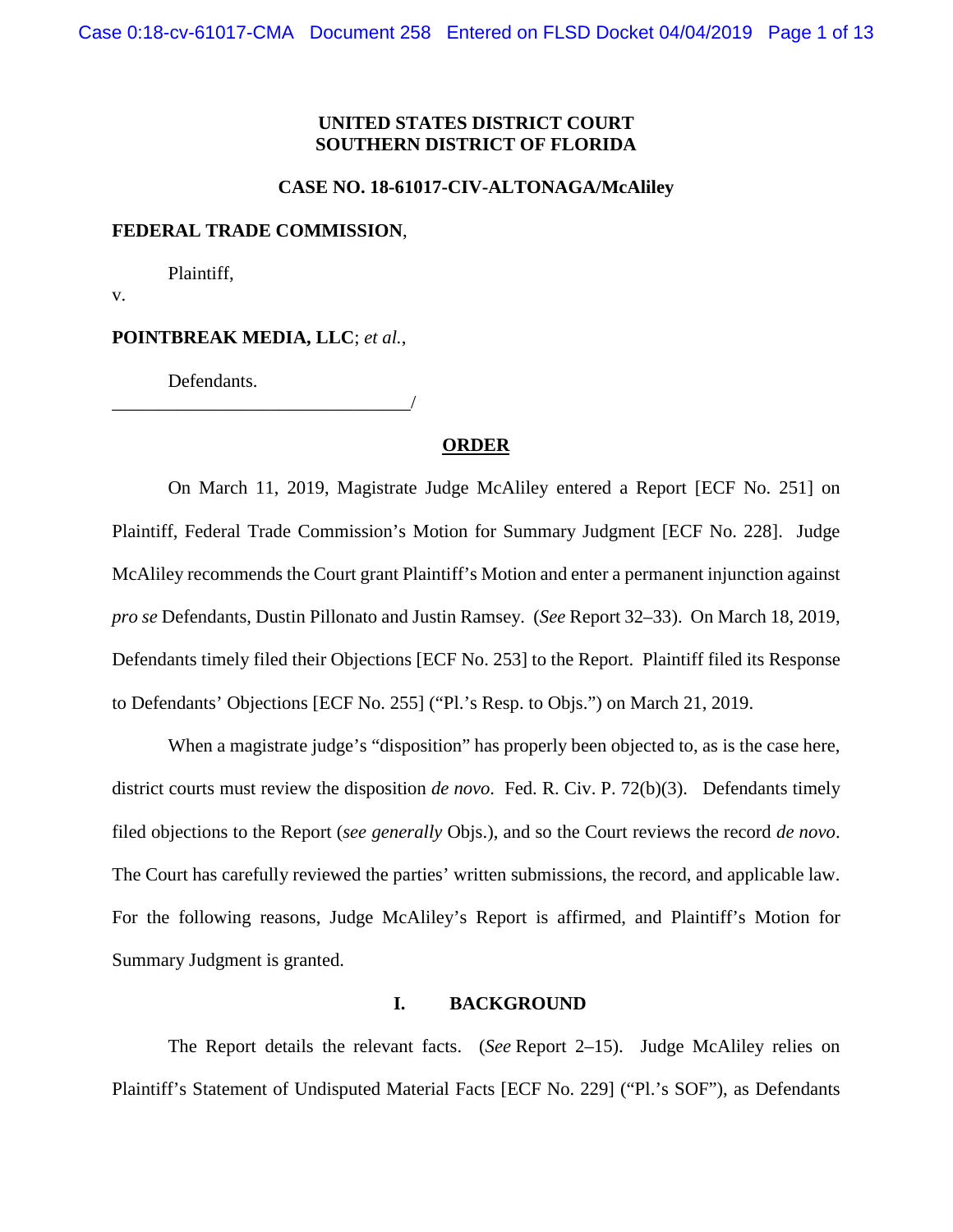## CASE NO. 18-61017-CIV-ALTONAGA/McAliley Case 0:18-cv-61017-CMA Document 258 Entered on FLSD Docket 04/04/2019 Page 2 of 13

failed to file their own statement of material facts. (*See* Report 3 (citing cases)). The Court agrees and fully adopts Plaintiff's facts here. Given Defendants' status as *pro se* litigants, however, the Court also considers all evidence Defendants reference in their briefing.

For brevity, the undersigned outlines the general nature of the case, reserving specific reference to the evidence in her analysis below. The dispute involves Plaintiff's allegations against various companies and their principals for deceptive representations, unfair billing practices, and abusive telemarketing practices. (*See generally* First Amended Complaint [ECF No. 109]). Every Defendant in the case, other than Pillonato and Ramsey, as principals of Pointbreak Media, LLC and Modern Source Media LLC (*see id.* ¶¶ 16–17), has either settled or has defaulted.

Plaintiff asks the Court to enter summary judgment, a permanent injunction, and a money judgment for \$3,367,666.30, jointly and severally, against Pillonato and Ramsey. (*See generally* Mot.). Plaintiff moves for summary judgment on all claims for which Pillonato and Ramsey are named as Defendants: (1) Section 5(a) of the FTC act for alleged misrepresentations to induce consumers to purchase "claiming and verifying" and Citation Program services under both a personal liability and common enterprise theory (Count I) (Am. Compl. ¶¶ 208–10); (2) Section 5(a) of the FTC Act for Pointbreak Media's unfair billing practices (Count II) (*see id.* ¶¶ 211–13); and (3) Telemarketing Sales Rule ("TSR"), 16 C.F.R. section 310.4(b), arising from Pointbreak Media's initiation of unlawful prerecorded messages and robocalls to numbers on the National Do Not Call Registry (Counts III and IV) (*see id.* ¶¶ 224–27).

The parties have completed extensive briefing. In all, Plaintiff filed its Motion, Reply [ECF No. 241], and Response to Defendants' Objections. Defendants filed a Response [ECF No. 234], Surreply [ECF No. 244], and their Objections to the Report. Plaintiff's Motion is ripe for review.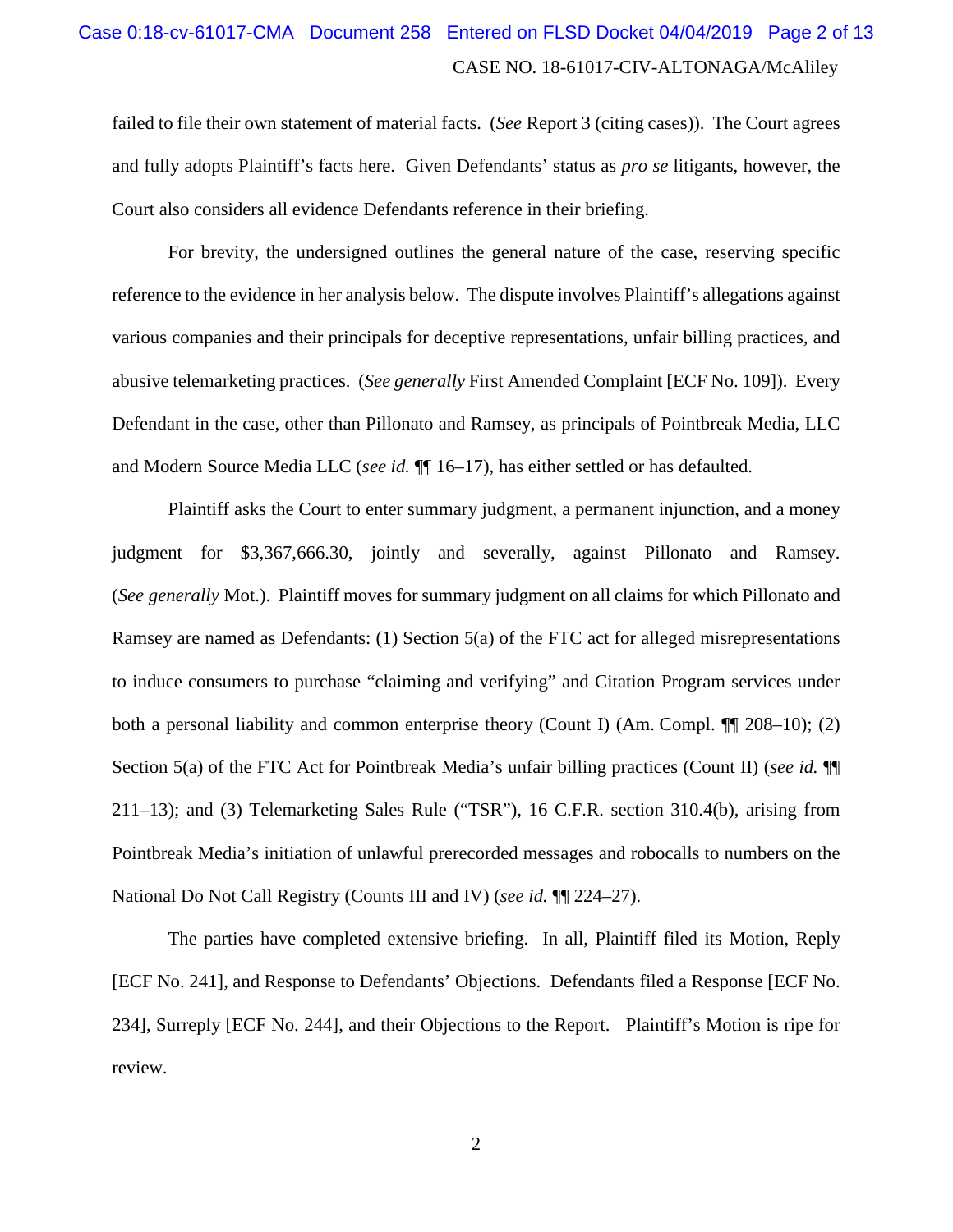CASE NO. 18-61017-CIV-ALTONAGA/McAliley Case 0:18-cv-61017-CMA Document 258 Entered on FLSD Docket 04/04/2019 Page 3 of 13

### **II. ANALYSIS**

In her Report, Judge McAliley thoughtfully addresses every argument Defendants raise in opposition to Plaintiff's Motion. (*See* Report 17–28). The Magistrate Judge also references the arguments in Plaintiff's Motion that Defendants do not challenge. (*See generally id.*). Having had the benefit of reviewing Defendants' Objections, the undersigned addresses the merits of Plaintiff's Motion by evaluating the four claims against Pillonato and Ramsey. The Court concludes by addressing, and ultimately rejecting, Defendants' remaining objections.

#### **A. Count I**

In Count I, Plaintiff alleges Pillonato and Ramsey made false, misleading, and unsubstantiated representations, in violation of Section 5(a) of the FTC Act. (*See* Am. Compl. ¶ 210). Section 5 prohibits "unfair or deceptive acts or practices in or affecting commerce." 15 U.S.C. § 45(a)(1). To establish a violation of Section 5, Plaintiff must prove: "(1) there was a representation, (2) the representation was likely to mislead customers acting reasonably under the circumstances, and (3) the representation was material." *F.T.C. v. Tashman*, 318 F.3d 1273, 1277 (11th Cir. 2003) (citations omitted).

Plaintiff has established all the elements of a claim under Section 5(a) as a matter of law. (*See* Report 17). Defendants have not challenged this conclusion in either their briefing before or after the Report. (*See generally* Resp.; Surreply; Objs.). The Court has independently reviewed the evidence and agrees there is no genuine dispute of material fact that Pointbreak Media's robocalls and live sales agent calls violated Section 5(a). In so doing, the undersigned fully adopts the Report's analysis on Count I here. (*See* Report 17–19).

But the Court's analysis does not stop there, for Plaintiff asks the Court to hold Pillonato and Ramsey liable *for the conduct of Co-Defendants*, Modern Spotlight LLC, Modern Spotlight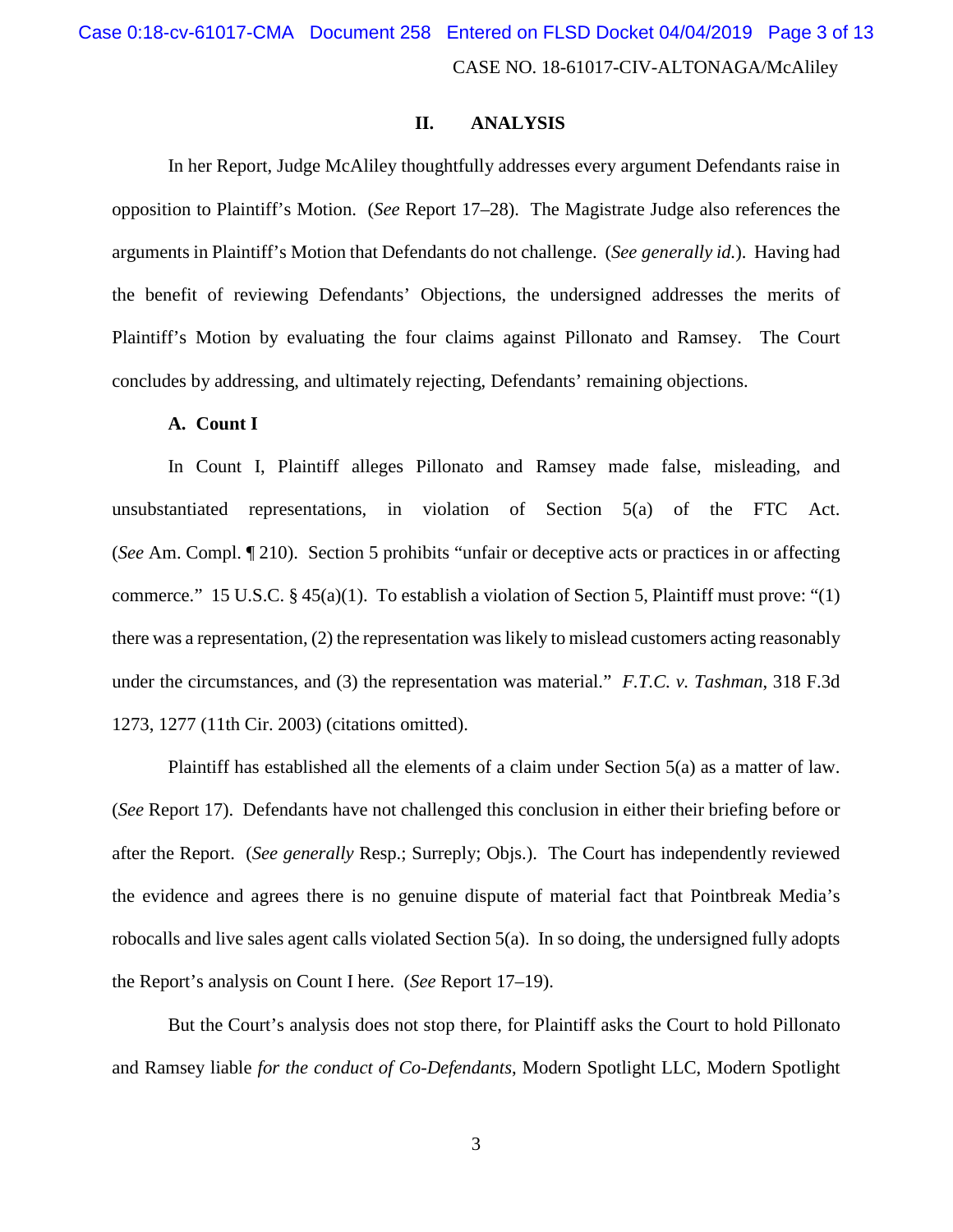# CASE NO. 18-61017-CIV-ALTONAGA/McAliley Case 0:18-cv-61017-CMA Document 258 Entered on FLSD Docket 04/04/2019 Page 4 of 13

Group LLC, Perfect Image Online LLC, National Business Listings LLC, and DCP Marketing LLC (the "Co-Defendants") under a common enterprise theory. (*See id.* 19–22). Plaintiff also asks the Court to find Pillonato and Ramsey liable for the conduct of the Co-Defendants under a personal liability theory. (*See id.* 22–25). The Court addresses both theories of liability in turn.

*i. Common Enterprise Liability*

The Court first turns to common enterprise liability. "When a common enterprise exists, each corporation may be held liable for the others' violations." *F.T.C. v. Life Mgmt. Servs. of Orange Cty., LLC*, 350 F. Supp. 3d 1246, 1257 (M.D. Fla. 2018) (citation omitted).

Pillonato and Ramsey do not dispute that Modern Source Media, Perfect Image Online, National Business Listings, and DCP Marketing, along with Pointbreak Media, were part of a common enterprise. (*See generally* Resp., Surreply; Objs.). After reviewing the record and applicable law, the Court agrees that Modern Source Media, Perfect Image Online, National Business Listings, DCP Marketing, and Pointbreak Media were part of a common enterprise. (*See* Report 19–22).

Defendants only dispute the Magistrate Judge's conclusion that Modern Spotlight and Modern Spotlight Group (the "Modern Spotlight Defendants") are also part of the common enterprise. (*See* Resp. 1–4; Surreply 1–2; Objs. ¶ 1). In support, Defendants supply the Declaration of Michael Pocker, another Defendant in the case and the principal of the Modern Spotlight Defendants. (*See* Resp. 10–14).

Mr. Pocker's statement reflects that the Modern Spotlight Defendants *traded* office space and Modern Spotlight *subleased* office space from Pointbreak Media. (*See id.*). Mr. Pocker also states while some employees worked for both Pointbreak Media and the Modern Spotlight Defendants, no employees worked for the entities simultaneously. (*See id.*). To Defendants, this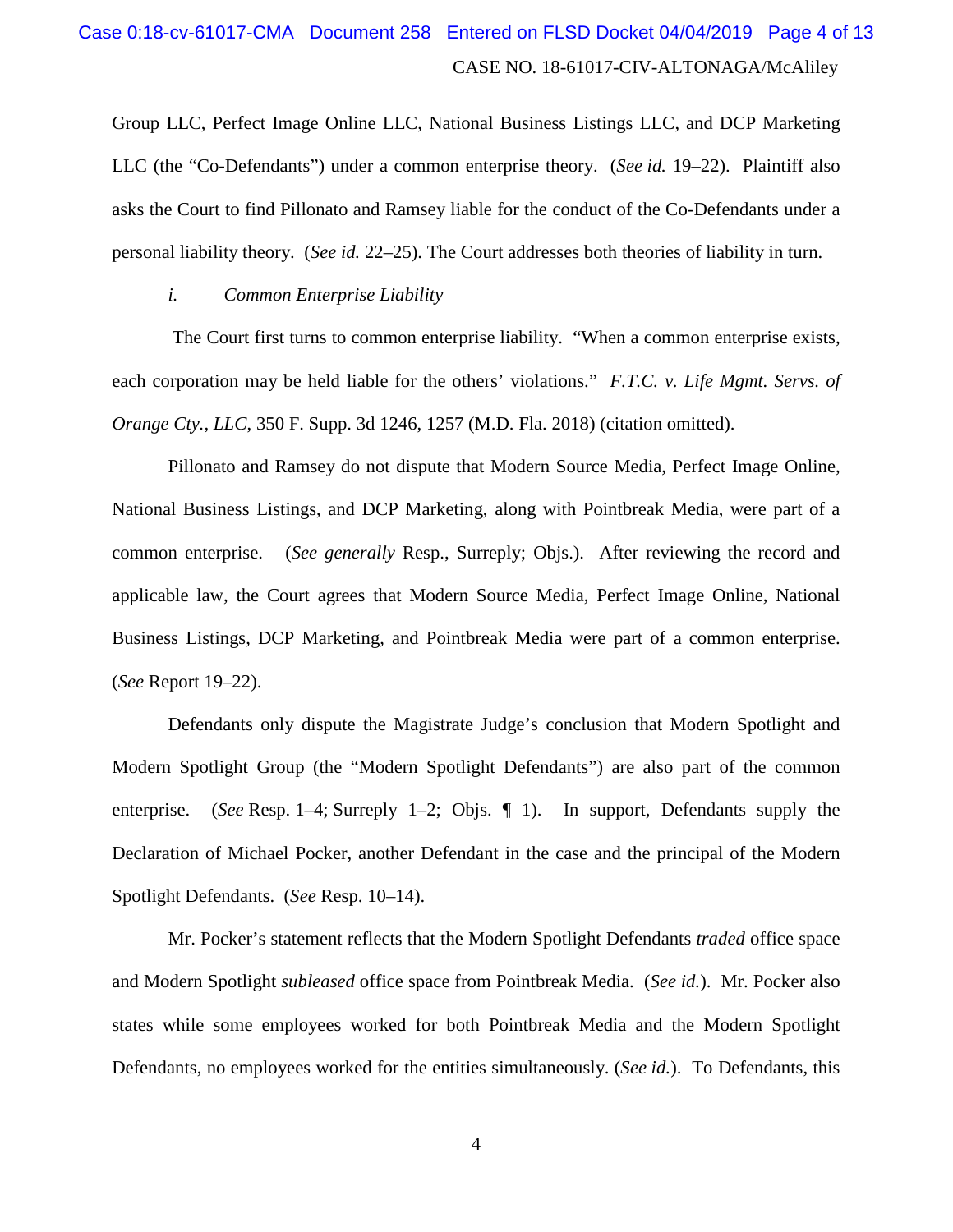## CASE NO. 18-61017-CIV-ALTONAGA/McAliley Case 0:18-cv-61017-CMA Document 258 Entered on FLSD Docket 04/04/2019 Page 5 of 13

declaration creates an issue of material fact whether the Modern Spotlight Defendants were part of the common enterprise. (*See id.*). The Court disagrees.

Under the FTC Act, "a corporate entity can be held liable for the conduct of other entities where the structure, organization, and pattern of a business venture reveal a common enterprise or a maze of integrated business entities." *F.T.C. v. Lanier Law, LLC*, 715 F. App'x 970, 979 (11th Cir. 2017) (internal quotation marks and citation omitted). In determining if a common enterprise exists, courts consider whether the businesses "share office spaces and employees, commingle funds, coordinate advertising efforts, and operate under common control." *Id.* (citation omitted). While courts are expected to weigh these factors, they are primarily tasked with evaluating the "pattern and frame-work of the whole enterprise." *F.T.C. v. HES Merch. Servs. Co.*, No. 6:12-cv-1618-Orl-22KRS, 2014 WL 6863506, at \*5 (M.D. Fla. Nov. 18, 2014), *aff'd*, 652 F. App'x 837 (11th Cir. 2016) (internal quotation marks and citation omitted).

The Report describes the extensive cooperation between the Modern Spotlight Defendants and Pointbreak Media and Modern Source Media to induce customers to purchase their services. (*See* Report 19–21). For example, the companies shared client data. Modern Spotlight Group sold its claiming and verification customer leads exclusively to Modern Source Media; and Modern Source Media sold its Citation Program services exclusively to Modern Spotlight Group customers. (*See* Pl.'s SOF ¶¶ 56, 58). Modern Spotlight Group also scheduled Citation Program sales calls for Modern Source Media; and Modern Source Media provided phone numbers to Modern Spotlight Group, which placed claiming and verification robocalls to those numbers. (*See* Declaration of Michael Pocker [ECF No. 229-111] ¶ 57; *see also* Supplemental Declaration of Michael Pocker [ECF No. 241-2] ¶ 4). Tellingly, Modern Source Media's own employees do not distinguish between Modern Source Media and Modern Spotlight Group, telling consumers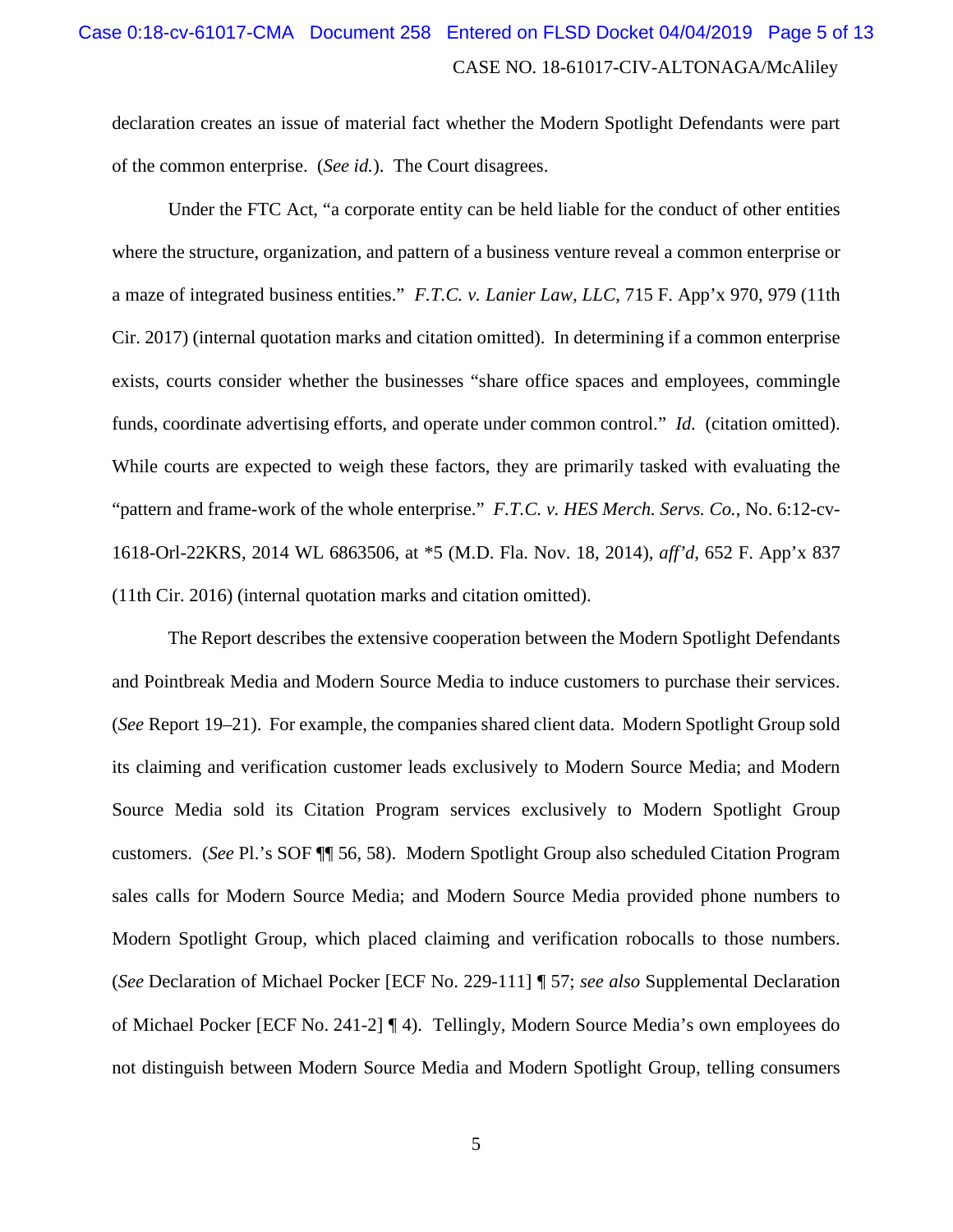## CASE NO. 18-61017-CIV-ALTONAGA/McAliley Case 0:18-cv-61017-CMA Document 258 Entered on FLSD Docket 04/04/2019 Page 6 of 13

the companies were a single business. (*See* Pl.'s Resp. to Objs. 3–4). Ramsey acknowledged that Pointbreak Media was completely dependent on Modern Spotlight Group for its survival. (*See* December 14, 2017 E-mail from Ramsey to Pillonato [ECF No. 229-59] 3 (stating "all . . . we have . . . "[r]ight now its [sic] pocker and pocker only." (alterations added))).

The Report also highlights the following undisputed evidence, which in the aggregate, most certainly shows a common enterprise existed between Pointbreak Media and the Modern Spotlight Defendants: 1) Pointbreak Media and Modern Spotlight shared a credit card merchant account; (2) Pointbreak Media and the Modern Spotlight Defendants used similar robocall and live sales agent scripts; (3) Pocker, Pillonato, and Ramsey discussed the companies' sales scripts with each other; (4) Pointbreak Media's office space and employees became Modern Spotlight Group's offices and employees; and (5) Modern Spotlight Group used similar customer contracts and welcome emails as Pointbreak Media. (*See* Report 20–21 (citing Pl.'s SOF ¶¶ 5, 7, 14, 15, 27, 28, 29)). These "undisputed facts demonstrate that the [Modern Spotlight Defendants] operated as part of a common enterprise with the other Corporate Defendants." *F.T.C. v. Johnson*, 156 F. Supp. 3d 1202, 1208 (D. Nev. 2015) (alteration added) (entering summary judgment for the FTC and finding common enterprise liability existed where entities commingled funds and coordinated their sales efforts).

Despite this compelling, conclusive, and indisputable record evidence, Defendants ask the Court to consider, in rigid form, the factors of shared office space, shared employees, and common control. (*See* Objs. ¶ 2). The crux of Defendants' argument is that a triable issue of fact exists on the question of common enterprise liability because Pointbreak Media and the Modern Spotlight Defendants did not *simultaneously* share employees and office space. This argument fails to persuade.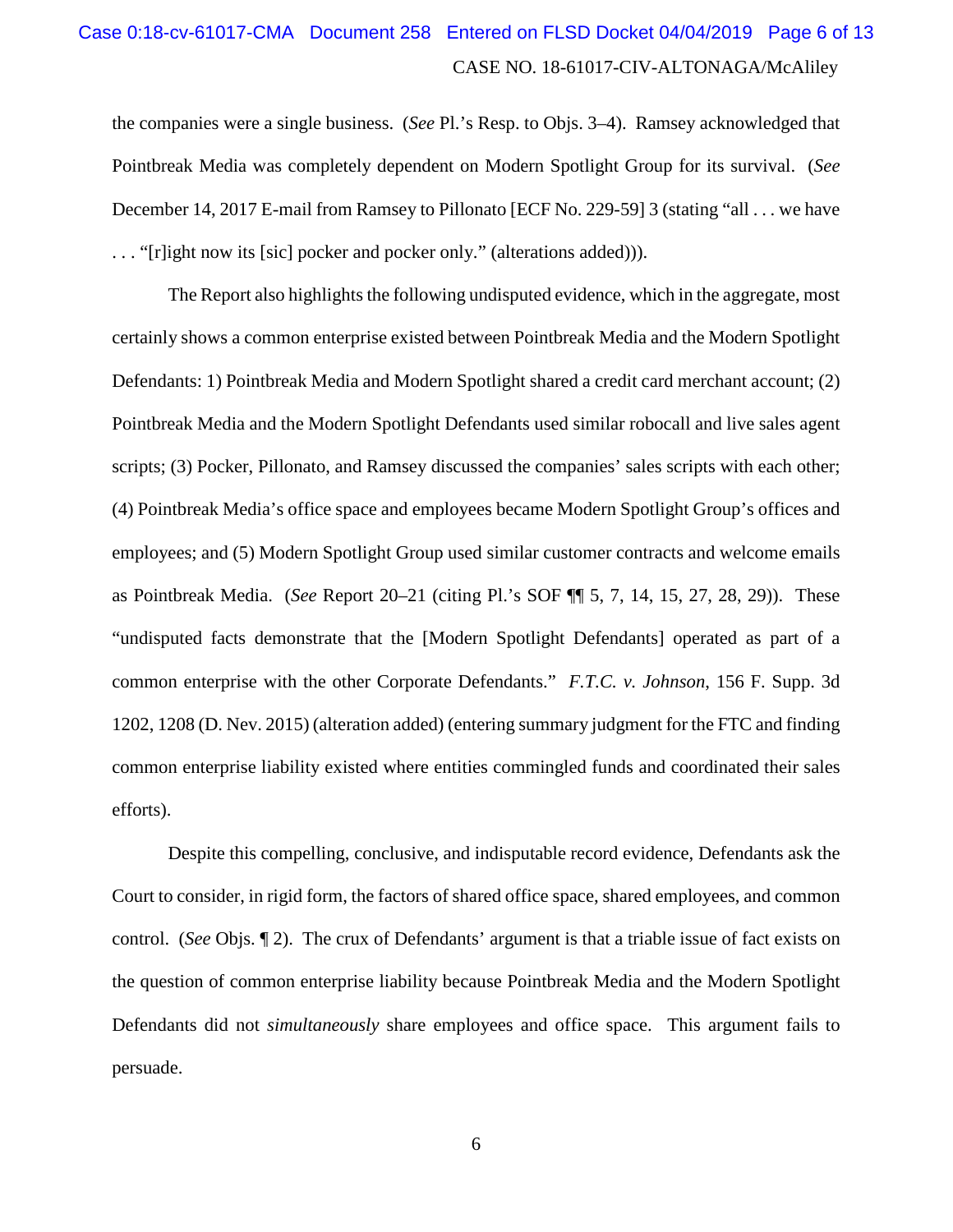# CASE NO. 18-61017-CIV-ALTONAGA/McAliley Case 0:18-cv-61017-CMA Document 258 Entered on FLSD Docket 04/04/2019 Page 7 of 13

*F.T.C. v. Life Management Services of Orange County, LLC*, 350 F. Supp. 3d 1246 (M.D. Fla. 2018), is instructive. There, the court was similarly tasked with determining whether common enterprise liability existed between two companies, Loyal and LMS. *See id.* at 1257–58. The indisputable record evidence overwhelmingly supported a common enterprise finding, including a shared merchant account and LMS submitting identical scripts and documents as Loyal. *See id.*  at 1258. That the companies' addresses were "overlapping" although not identical did not alter the court's conclusion that the evidence was so one-sided for the FTC to prevail on summary judgment. *Id.* (footnote call number and citations omitted).

So, too, here the undisputed material facts dictate summary judgment in Plaintiff's favor on the question of common enterprise liability. Contrary to Defendants' insistence, common enterprise liability does not require a finding of *contemporaneous* shared employees and office space. Plaintiff need not "prove any particular number of entity connections" or "any specific connection." *F.T.C v. Kennedy*, 574 F. Supp. 2d 714, 722 (S.D. Tex. 2008). Rather, Plaintiff must show that Pointbreak Media and the Modern Spotlight Defendants "maintained an unholy alliance." *Id.* (internal quotation marks and citation omitted). This, Plaintiff has done. Because Mr. Pocker's Declaration "is insufficient evidence 'for a jury to return a verdict' in [Defendants'] favor" on the question of common enterprise, "summary judgment [is] appropriate." *Lanier Law, LLC*, 715 F. App'x at 980 (quoting *Anderson v. Liberty Lobby, Inc.*, 477 U.S. 242, 249) (alterations added).

Given that the Modern Spotlight Defendants are part of the common enterprise, Pointbreak Media and Modern Source Media are liable for the Modern Spotlight Defendants' deceptive sales. Ramsey and Pillonato, as principals of Pointbreak Media and Modern Source Media, are therefore liable for the entire common enterprise's wrongdoing.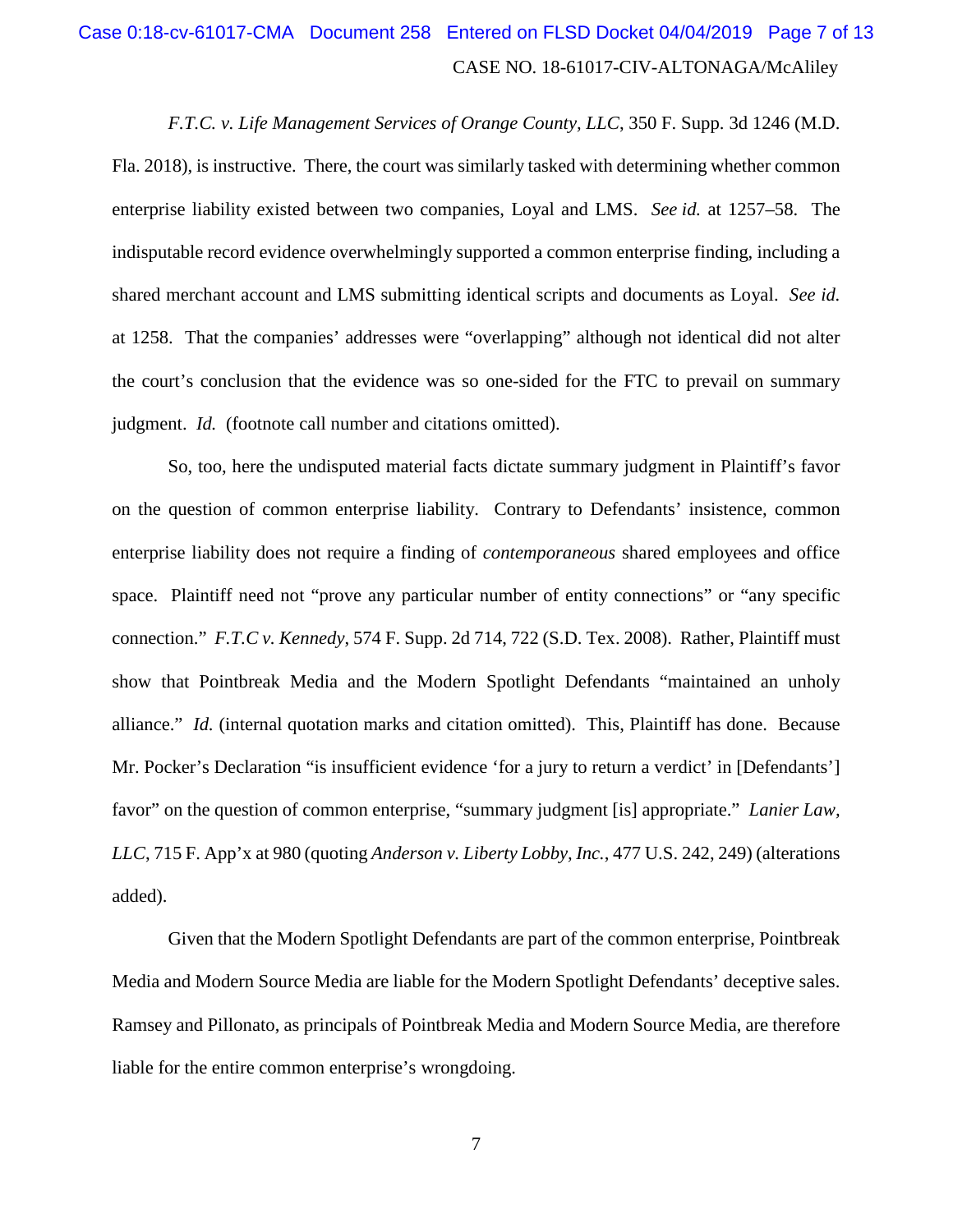#### *ii. Personal Liability*

Plaintiff also asks the Court to impose liability on Pillonato and Ramsey through a personal liability theory. (*See generally* Mot.). For the Court to impose personal liability, Plaintiff "must first show that the corporation committed violations of those acts for which it is liable." *F.T.C. v. Primary Grp., Inc.,* 713 F. App'x 805, 806–07 (11th Cir. 2017) (per curiam) (citation and footnote call number omitted). Once corporate liability is established, Plaintiff must then show "the individual knew of the deceptive practices and either participated directly in those practices or had the authority to control them." *Id.* at 807 (quoting *F.T.C. v. IAB Mktg. Assocs., LP*, 746 F.3d 1228, 1233 (11th Cir. 2014)). The Eleventh Circuit recently explained that "knowledge may be established by showing that the individual had actual knowledge of the deceptive conduct, was recklessly indifferent to its deceptiveness, or had an awareness of a high probability of deceptiveness and intentionally avoided learning of the truth." *Id.* (internal quotation marks and citations omitted).

Defendants initially contested a finding of personal liability with respect to the Modern Spotlight Defendants' deceptive sales, focusing on the "control" element of the personal liability inquiry. (*See* Resp. 3). But Pillonato and Ramsey *are* personally liable for the Modern Spotlight Defendants' deceptive sales because they *directly participated* in the deceptive sales practices. Indeed, Pillonato and Ramsey (1) provided phone numbers for the Modern Spotlight Defendants to robocall and a merchant account for them to use; (2) shared welcome emails and contracts with them; and (3) coordinated with the Modern Spotlight Defendants on how to transfer customers to Modern Source Media. (*See* Pl.'s SOF ¶¶ 27, 29; *see also* Supplemental Declaration of Michael Pocker ¶ 4, 6, 9–10). As Plaintiff points out, day-to-day involvement of the Modern Spotlight Defendants' activities is unnecessary to establish direct participation. (*See* Pl.'s Resp. to Objs. 7).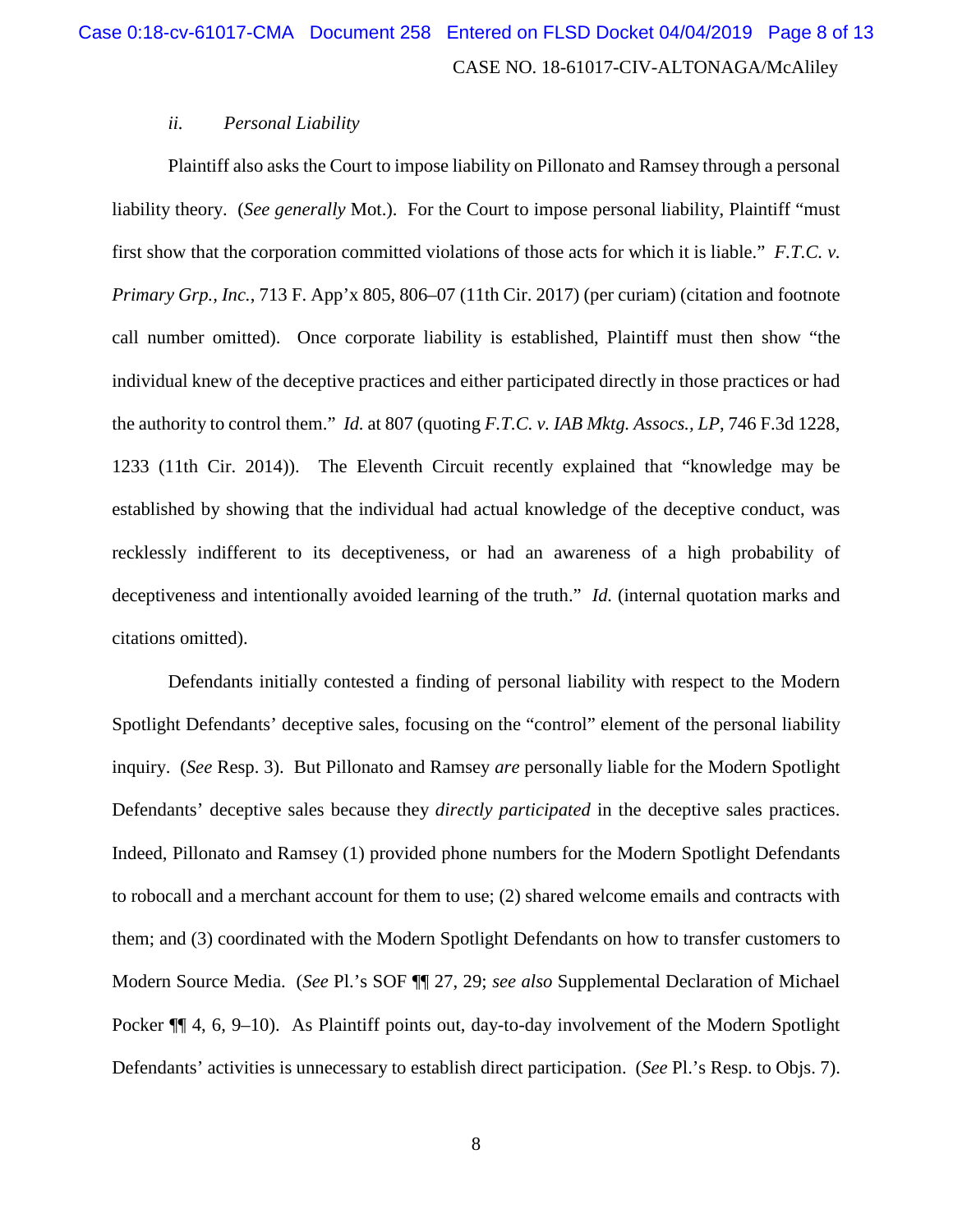# CASE NO. 18-61017-CIV-ALTONAGA/McAliley Case 0:18-cv-61017-CMA Document 258 Entered on FLSD Docket 04/04/2019 Page 9 of 13

Where individuals obtained merchant bank accounts for an entity, as Pillonato and Ramsey did for Modern Spotlight (*see* Pl.'s SOF ¶ 27), they directly participated in the entity's wrongdoing. *See F.T.C. v. J.L. Publ'ns, Inc.*, 99 F. Supp. 2d 1176, 1206 (C.D. Cal. 2000). Plaintiff has established that Pillonato and Ramsey directly participated in the Modern Spotlight Defendants' deceptive sales practices as a matter of law.

In their briefing since the Report, Defendants no longer challenge the indisputable evidence that they either participated directly in deceptive sales practices (in the case of some members of the common enterprise like the Modern Spotlight Defendants) or had the authority to control them. Nor could they. (*See* Report 22–23).

Instead, Pillonato and Ramsey now argue a triable issue of fact exists on the knowledge element of the personal liability inquiry. (*See* Objs. ¶ 7). Specifically, Defendants insist they could not have known of the other entities' deceptive practices when they opposed all illegal activities and instructed employees to not mislead customers into thinking Pointbreak Media and Google were one and the same. (*See id.*). In support, Defendants supply Pointbreak Media's coowner, Beau Strickland's testimony, stating Ramsey and Pillonato opposed all illegal activities. (*See id.*).

The Court must again disagree with Defendants. Mr. Strickland's testimony amounts to a "mere scintilla of evidence" in the context of the entire record establishing Pillonato and Ramsey certainly had or *should have had* knowledge of Pointbreak Media's deceptive practices, as well as the deceptive practices of all the other entities. (Report 23–24 (citation omitted)).

Indeed, at a minimum, Pillonato and Ramsey should have known of the entities' (including the Modern Spotlight Defendants') deceptive sales practices. Even if Defendants' "protestations [they were] not aware of the content of the scripts, the texting, or any other illegal behavior" were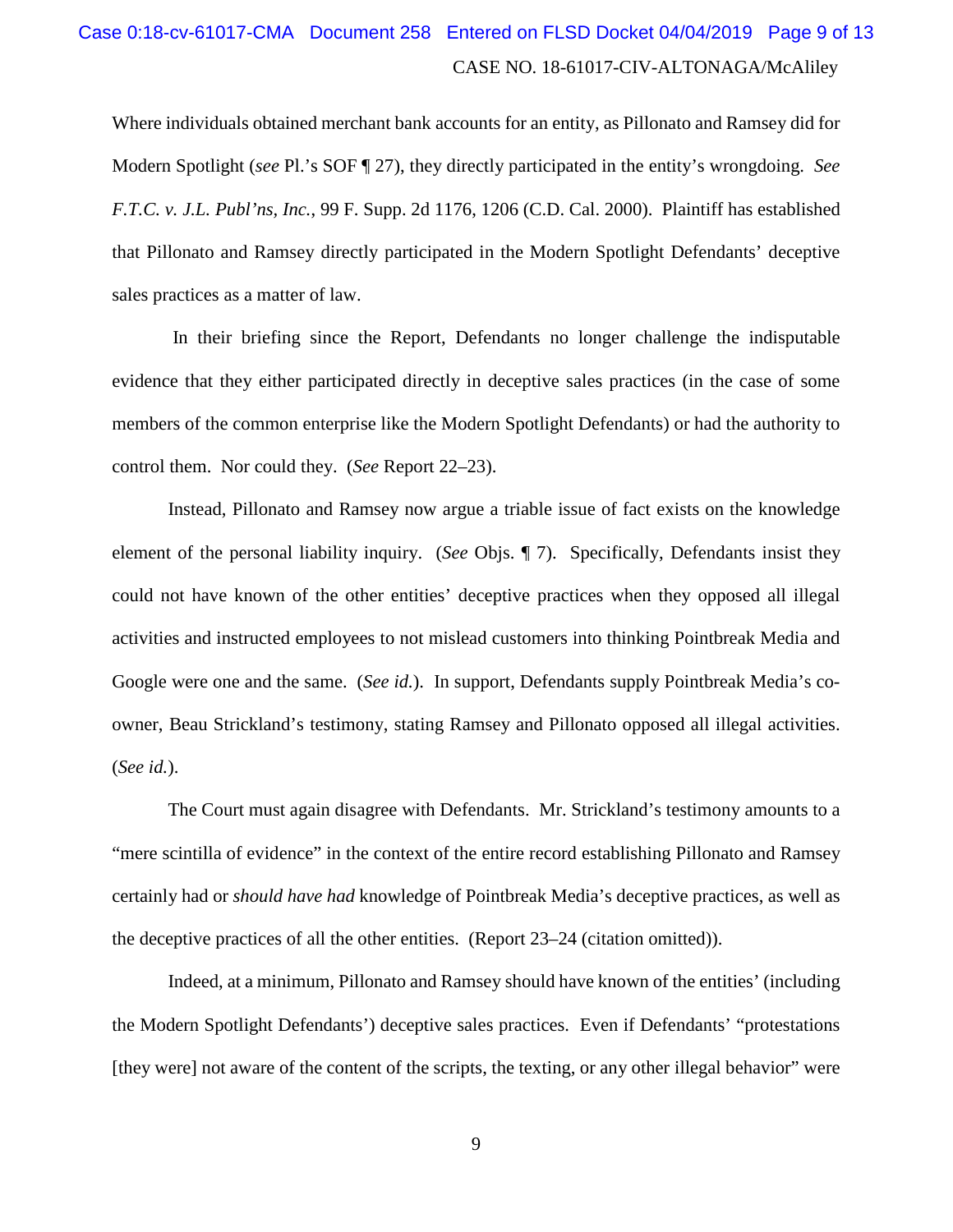## CASE NO. 18-61017-CIV-ALTONAGA/McAliley Case 0:18-cv-61017-CMA Document 258 Entered on FLSD Docket 04/04/2019 Page 10 of 13

true, that would be "only because [they] intentionally avoided discovering [them] despite knowing that there was a high probability that [the entities were] engaging in" deceptive sales practices. *Primary Group, Inc.*, 713 F. App'x at 808 (internal quotation marks and citations omitted; alterations added). Plaintiff is therefore entitled to summary judgment on a personal liability theory. *See F.T.C. v. Williams, Scott & Assocs., LLC*, 679 F. App'x 836, 839 (11th Cir. 2017) (per curiam) (affirming summary judgment in favor of the FTC finding principal personally liable where the undisputed evidence supported the conclusion the individual "should have known about [the entity's] illegal activities." (alteration added)).

#### **B. Count II**

Pillonato and Ramsey do not challenge the Magistrate Judge's findings as to Count II. (*See generally* Objs.). The undersigned has reviewed the Report, the record, and the applicable law. For the reasons discussed in detail in the Report, the Court agrees Plaintiff has established the absence of a triable issue of fact on the elements of a claim of unfair billing practices under Section 5(a) of the FTC Act. (*See* Report 25–26). Plaintiff is entitled to summary judgment against Pillonato and Ramsey on Count II.

#### **C. Counts III and IV**

Counts III and IV involve allegations Pillonato and Ramsey violated the TSR. (*See* Am. Compl. ¶¶ 224–227). These claims arise from the robocalls Pointbreak Media made, including millions of calls to telephone numbers on the National Do Not Call Registry. The undisputed evidence supports, and Defendants do not dispute, that (1) Pointbreak Media was a telemarketer and a seller under the TSR; and (2) Pointbreak Media, with Pillonato and Ramsey's knowledge, initiated robocalls, including robocalls to telephone numbers on the National Do Not Call Registry. (*See* Report 27).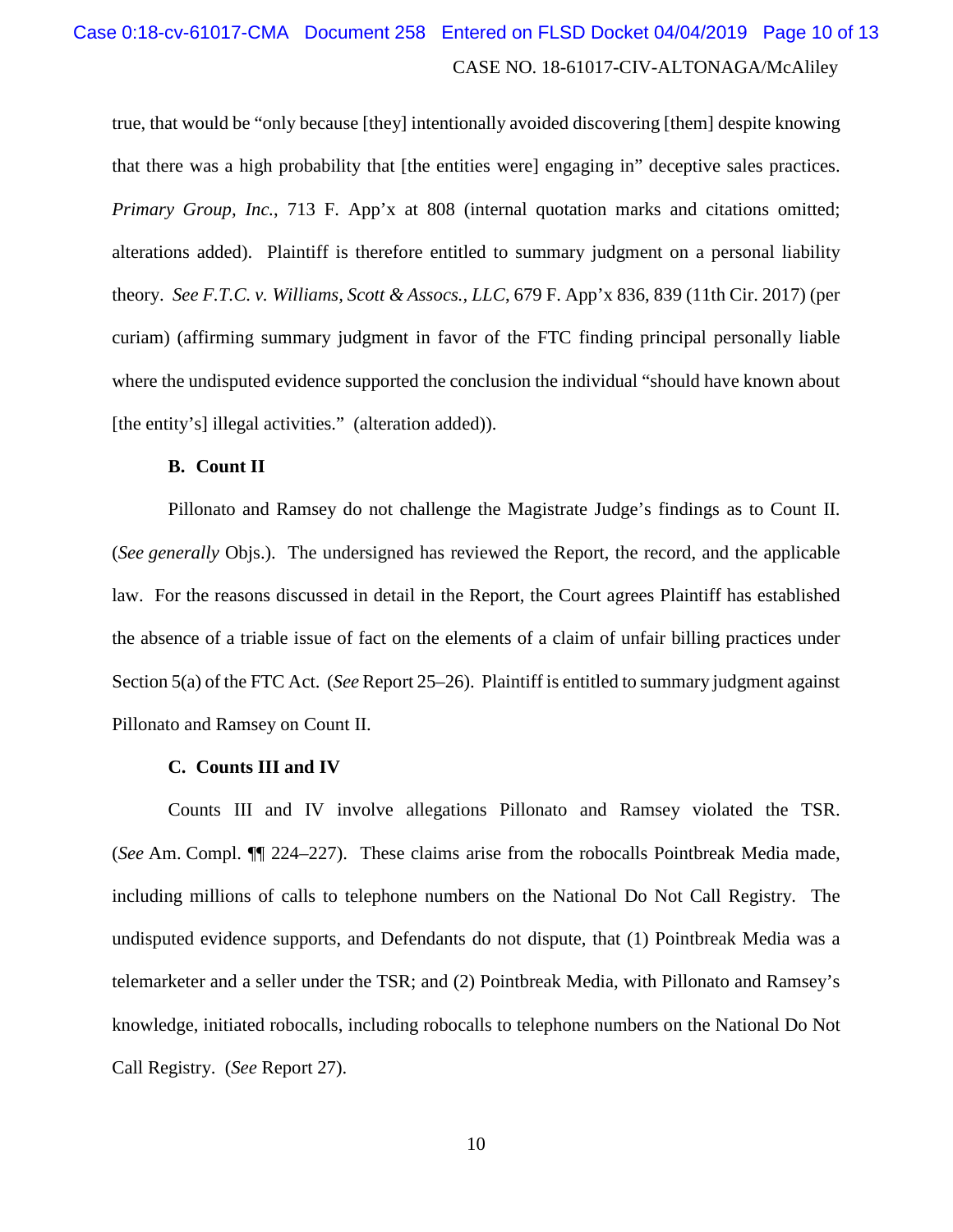# CASE NO. 18-61017-CIV-ALTONAGA/McAliley Case 0:18-cv-61017-CMA Document 258 Entered on FLSD Docket 04/04/2019 Page 11 of 13

In their initial briefing, Pillonato and Ramsey argued Pointbreak Media calls should benefit from the business-to-business exception. (*See* Resp. 6). The TSR exempts "[t]elephone calls between a telemarketer and any business to induce the purchase of goods or services . . . ." 16 C.F.R. § 310.6(b)(7) (alterations added). The Magistrate Judge correctly rejected Defendants' unsupported and conclusory assertion that any calls from Pointbreak Media received by nonbusinesses were made in error. (*See* Report 28). Even if this assertion were supported by the evidence, Defendants' subjective intentions are irrelevant, as the business-to-business exemption only applies to telephone calls *between* telemarketers and businesses. (*See id.* (citing *Inc21.com Corp.*, 745 F. Supp. 2d 975, 1007 (N.D. Cal. 2010))). Plaintiff thus prevails on summary judgment against Defendants on Counts III and IV.

#### **D. Miscellaneous Objections**

Defendants' remaining objections all fail to persuade. First, contrary to Defendants' contention (*see* Objs. ¶ 6), the Magistrate Judge correctly recommended a proposed judgment of \$3,367,666.30 against Pillonato and Ramsey. Under the FTC Act, "courts have justly imposed joint and several liability where a common enterprise exists." *F.T.C. v. WV Universal Mgmt., LLC*, 877 F.3d 1234, 1240 (11th Cir. 2017) (citation omitted). And "[i]f an individual may be held personally liable for corporate violations of the FTC Act . . . nothing more need be shown to justify imposition of joint and several liability for the corporation's restitution obligations." *F.T.C. v. Commerce Planet, Inc.*, 815 F.3d 593, 600 (9th Cir. 2016) (alterations added). Finally, "[i]f two or more defendants jointly cause harm, each defendant is held liable for the entire amount of the harm; provided, however, that the plaintiff recover only once for the full amount." *Honeycutt v. United States*, 137 S. Ct. 1626, 1631 (2017) (alteration added; citation omitted).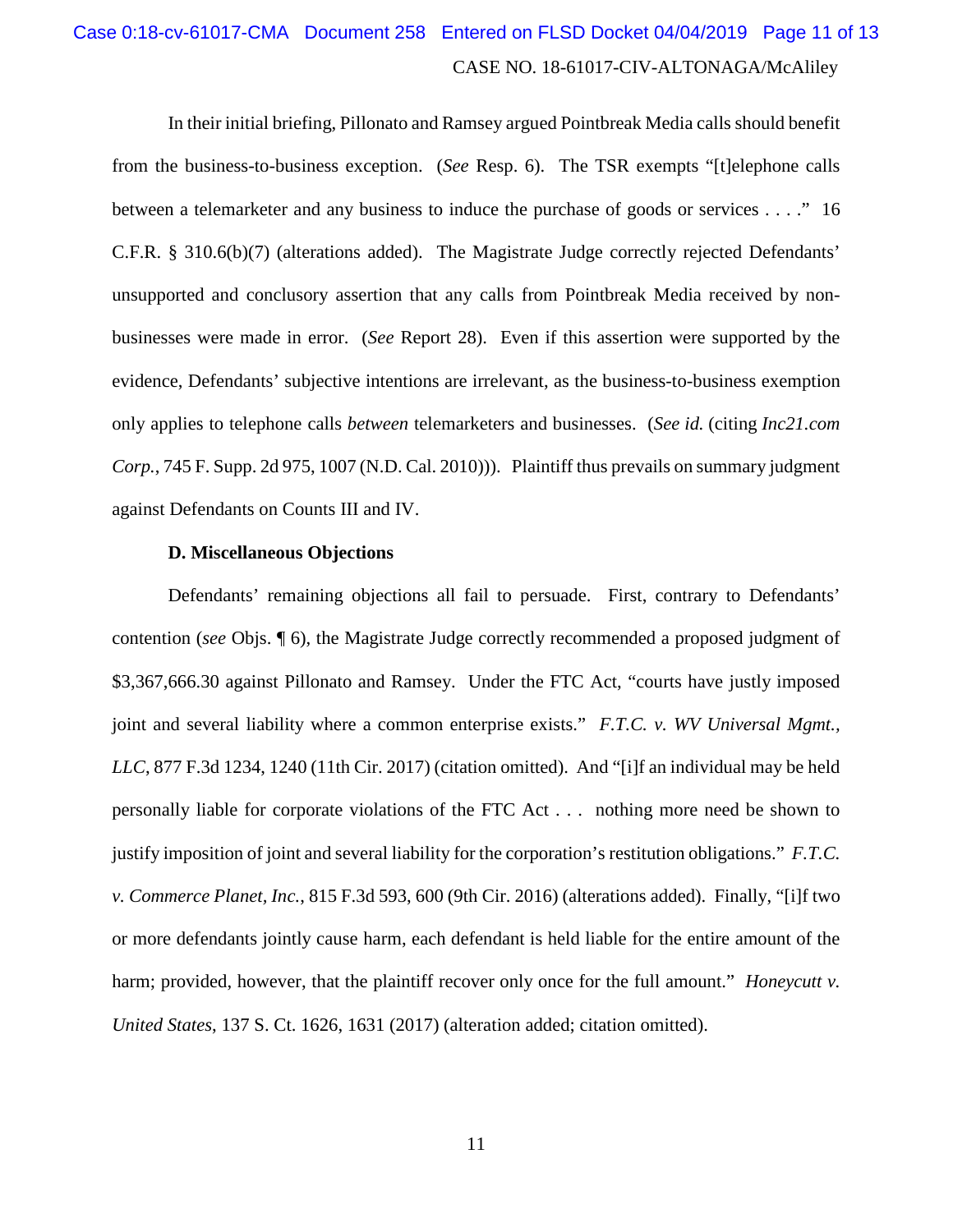## CASE NO. 18-61017-CIV-ALTONAGA/McAliley Case 0:18-cv-61017-CMA Document 258 Entered on FLSD Docket 04/04/2019 Page 12 of 13

Defendants' objection ignores "well-established principles of joint and several liability." (Pl.'s Resp. to Objs. 9). The case law makes clear that although Plaintiff cannot collect from Pillonato and Ramsey any amount it has already recovered from the other named Defendants, that limitation does not change the amount of the money judgment. This objection is overruled.

Defendants also object to the recommended bans on telemarketing and remotely created payment orders ("RCPO[s]"). (*See* Objs. ¶¶ 4–5). While the Court could reject these two objections on the basis that Defendants failed to raise them in their Response or Surreply, the Court exercises its discretion to review them on their merits given Defendants' *pro se* status.

Defendants contend the RCPO ban is overbroad because it will prevent them from accepting "any all checks." (*Id.* ¶ 4). Not so. The Proposed Final Order of Permanent Injunction and Monetary Judgment [ECF No. 251-1] ("Proposed Final Order") only prohibits Defendants from accepting a check if it is "initiated or created by or on behalf of the payee." (*Id.* 5). As Plaintiff notes, an RCPO "is created not by the party on whose account it draws (the payor), but rather by the party accepting payment (the payee)." (Pl.'s Resp. to Objs. 9). Because Defendants may still accept checks written by their customers, the Proposed Final Order is not overbroad.

Defendants also object to the telemarketing ban in the Proposed Final Order because it "effectively prohibit[s] them from using a telephone in any manner whatsoever in conducting any business whatsoever . . . ." (Objs. ¶ 5 (alterations added)). Defendants are again mistaken. The Proposed Final Order only precludes Pillonato and Ramsey from using telephones as part of a telemarketing sales campaign. (*See* Proposed Final Order 5). Defendants are otherwise free to use telephones in connection with any job or business. Given Defendants' history of unlawful marketing (*see* Report 15), the telemarketing ban in the Proposed Final Order is not overbroad.